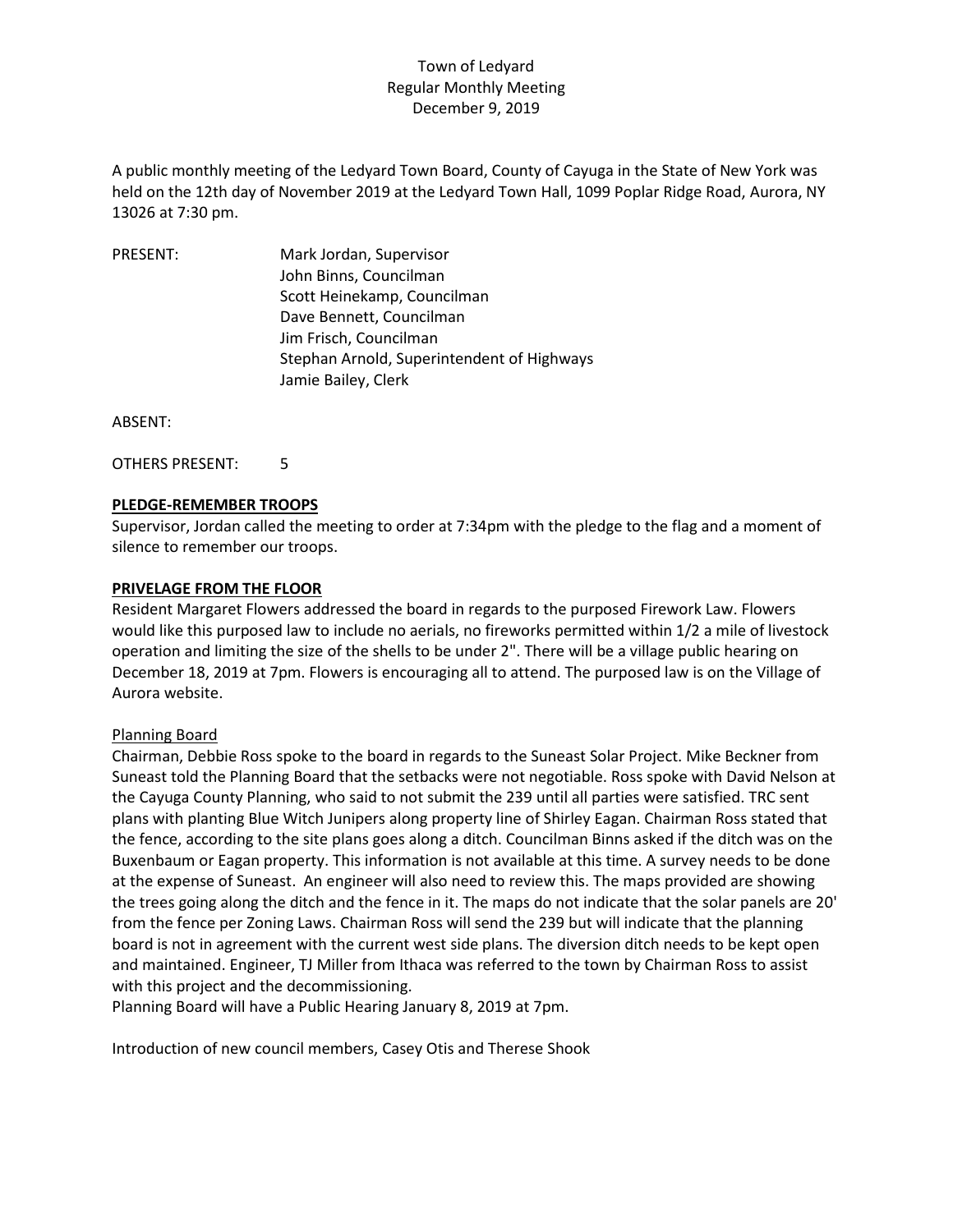# Town of Ledyard Regular Monthly Meeting December 9, 2019

## **FIRE DISTRICT**

Discussion was held on upcoming votes for fire district commissioner and a new truck for the Poplar Ridge Fire Dept.

## **END OF YEAR**

End of year breakfast will be Monday December 30, 2019 at 9am.

## **HIGHWAY**

Snow Plow contract reviewed. There will be an increase throughout the next 3 years. Highway Superintendent Arnold purposed getting a sander/salter for the highway pickup when checking the roads. Pros and cons were discussed. The town currently runs 3 trucks for 26 miles of county roads and 33 miles of town roads. At this time the board made the decision to hold off. Hoop Barn grant should be happen soon.

## **Enumeration**

Clerk Bailey mentioned that the enumeration had begun and already saw an increase in new licenses.

## **APPROVAL OF MINUTES**

| Motion: To approve the November 12, 2019 minutes |  |                         |                             |  |
|--------------------------------------------------|--|-------------------------|-----------------------------|--|
| Motion By:                                       |  | <b>Councilman Binns</b> |                             |  |
| Seconded By:                                     |  | Councilman Heinekamp    |                             |  |
| <b>Motion Carried</b>                            |  |                         |                             |  |
| Ayes                                             |  |                         | 3 Binns, Heinekamp, Bennett |  |
| <b>Nays</b>                                      |  | 0                       |                             |  |
| Abstention                                       |  | 1                       | Frisch                      |  |
|                                                  |  |                         |                             |  |

## **Motion Passed**

## **APPROVAL OF REPORTS**

|                       | Motion to approve the Supervisor, Code Enforcement and Clerk Reports |  |  |
|-----------------------|----------------------------------------------------------------------|--|--|
| Motion By:            | Councilman Frisch                                                    |  |  |
| Seconded By:          | Councilman Heinekamp                                                 |  |  |
| <b>Motion Carried</b> |                                                                      |  |  |
| Aves                  | 4 Binns, Heinekamp, Bennett, Frisch                                  |  |  |
| <b>Nays</b>           | O                                                                    |  |  |
|                       |                                                                      |  |  |

## **Motion Passed**

## **Computer**

Highway Superintendent and Clerk do not have the size needed to complete the Windows 10 upgrade. Dudley presented the board with a quote for 450 for computer without monitors.

Motion: To allow Dudley Hand to purchase 2 computers.

| Motion By:            | Councilman Frisch                   |  |  |  |
|-----------------------|-------------------------------------|--|--|--|
| Seconded By:          | <b>Councilman Binns</b>             |  |  |  |
| <b>Motion Carried</b> |                                     |  |  |  |
| Aves                  | 4 Binns, Heinekamp, Bennett, Frisch |  |  |  |
| <b>Navs</b>           | $\mathbf{I}$                        |  |  |  |